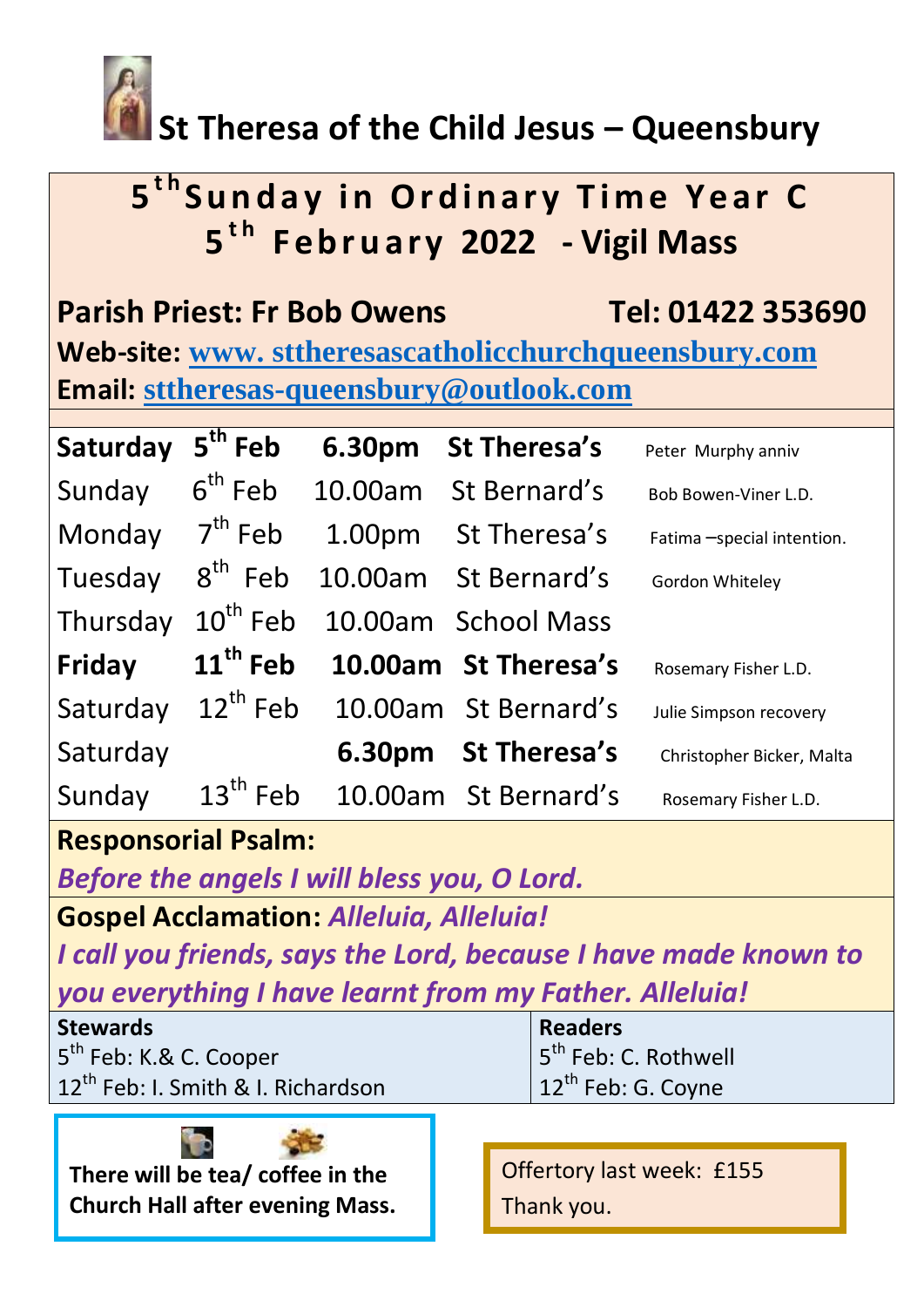#### **Please keep in your prayers**

**Those who have died recently**: Rosemary Fisher R.I.P.

**The sick and those caring for them**: **St Theresa's** - Inge Parkinson, Nadine Crowther, Bridget McLoughlin, Sue Dickerson, Holly, the Wainwright family, Nora Haley, Clifford & Christopher Browne, Sarah Hyde, the Hales family, Anne & Richard Greenwood, Lilian Thompson, Anne-Marie, Noah Brown and family, Sophie Middlemiss, Frank & Betty Mackrill, Cath & David Hodgson, Kath & Terry Hall, John Lunt and special intentions.

**St Bernard's** – Barbara McDonald, Jean Barraclough, Francis Marshall and Dave Sutcliffe.

**Those whose anniversaries occur about this time**:

### **ST. THERESA'S PARISH EVENTS**

#### **HALL ACTIVITIES: wb 7 th February**

7 th Feb – **Fatima Mass** at 1pm followed by tea/coffee and a biscuit.

7 th February – **Singing** 2.30pm. 8 th & 10th Feb- **St Theresa's Playgroup** meets **Tuesday and Thursday** morningterm time from 9.15am to 11.15am. Children age 0 to preschool. £2 per child. 8 th Feb **-Craft group** 1.30pm on Tuesdays. Spring programme:

**8 th 15th Feb – pottery**  NO Meeting on 22<sup>nd</sup> Feb **1 st and 8th March- water colours** 15<sup>th</sup>, 22<sup>nd</sup>, 29<sup>th</sup> March and 5<sup>th</sup> April Easter Rabbits or cats. Contact Cath Cooper for further information 01274 882988 12th Feb - **AKA dance** group on Saturday morning.



**The Pope's Prayer Intention for February – for religious sisters and consecrated women.** We pray for religious sisters and consecrated women; thanking them for their mission and their courage; may they continue to find new responses to the challenges of our times.

A copy of the summary of St Theresa's meeting regarding 'Parish to Mission' is on the notice board along with a copy of a letter to the clergy regarding an update on Covid measures.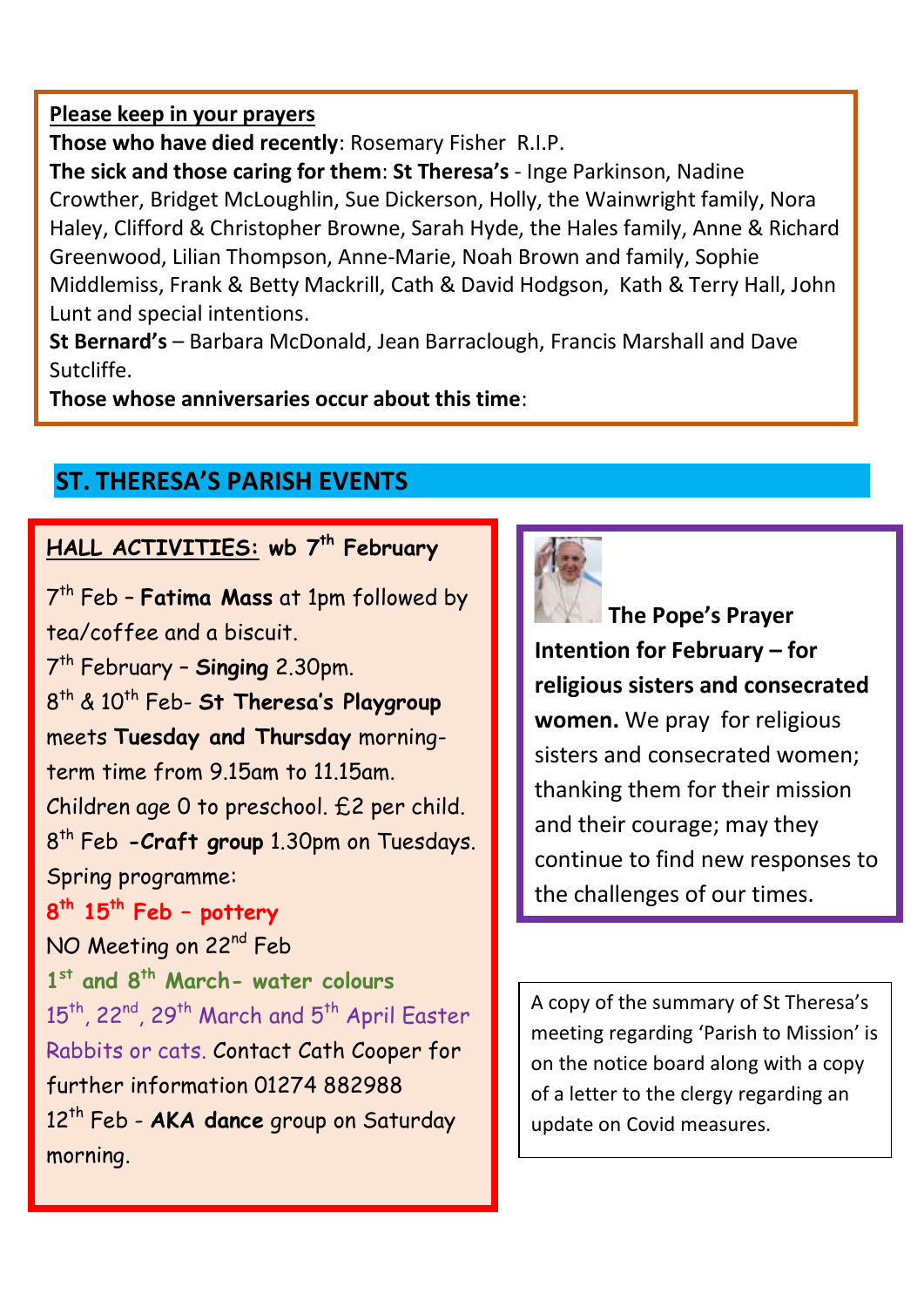

*Lenten lunches - in our wish to have some normality in Parish life we will be providing Lenten lunches this year. Ash Wednesday is 2nd March and soup and a roll will be provided on the Saturdays in Lent from midday. The dates are March 5 th, 12th, 19th and 26th and April 9th. There will be no soup on 2nd April as the hall is booked for a private function. However we cannot serve soup unless we have volunteers to make it and be available on one of the above dates to serve it.*

- *Do you have a favourite soup that you can make?*
- *Are you free on one of the Saturdays in Lent to share it with others?*
- *Are you willing to clean up afterwards?*

*If yes then please sign up on the poster on the notice board in the porch. We need your help.*

*Do you enjoy soup and a roll? Then come along to the Church hall on the Saturdays in Lent and help make our soup lunches a success. Not only will you have great soup but also convivial company too.* 



 *Is your mouth watering at the thought????*